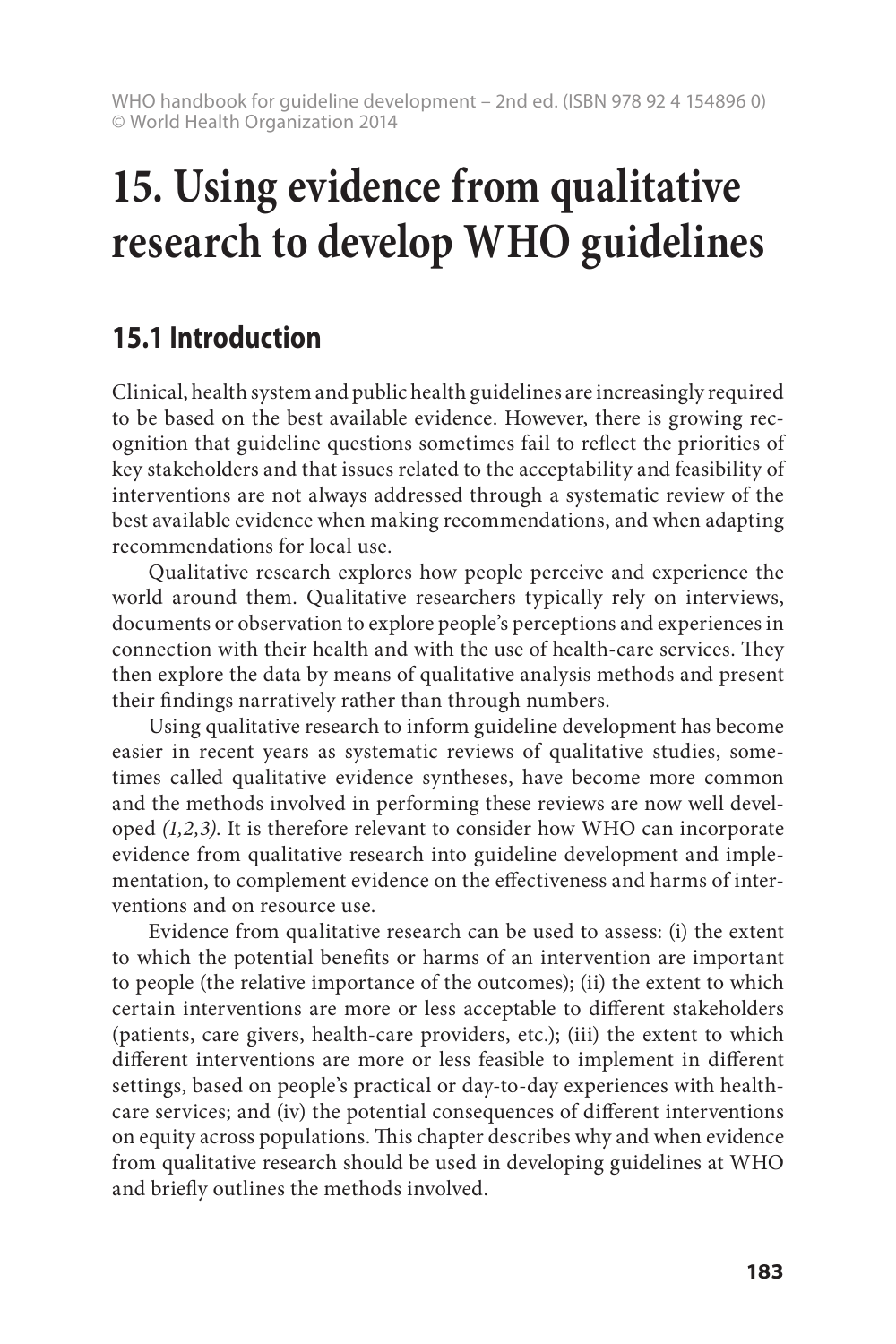Chapter 10 of the *WHO Handbook for guideline development (2nd Edition) (4)* states that '…values and preferences pertain to the relative importance people assign to the outcomes associated with the intervention or exposure; they have nothing to do with what people think about the intervention itself'. We now regard this approach as too narrow as values may also be important when assessing the acceptability of an intervention and its consequences on equity. This chapter therefore describes the use of qualitative evidence for understanding people's values regarding outcomes (i.e. the extent to which the potential benefits or harms of an intervention are important to people) as well as for understanding the acceptability and feasibility of an intervention and its effects on equity.

## **15.2 When should evidence from qualitative research be used in developing a guideline?**

## **15.2.1 When defining the scope of a guideline**

Evidence from qualitative research can be used to help establish the scope of a guideline and to ensure that all topics that are relevant to its stakeholders and overarching goal are considered (see examples in Box 1).

### **Box 1. Hypothetical examples of the use of qualitative research to define the scope of a guideline**

Example 1.1. For a guideline on intrapartum care in low- and middle-income countries, the guideline development group initially focused on clinical interventions for improving maternal and neonatal health, such as the use of vacuum extraction and caesarean section. However, an assessment of the qualitative evidence revealed that women often fail to seek intrapartum care because of lack of knowledge, lack of transport, or bad experiences with health-care facilities in the past. After considering these issues, the guideline development group expanded the scope of the guideline to include interventions for improving women's access to and use of health-care facilities.

Example 1.2. For a clinical guideline on interventions for specific types of lung cancer, the guideline development group initially focused on allopathic interventions. An assessment of the qualitative evidence revealed widespread interest in alternative medicine among people suffering from these cancers. The group therefore expanded the scope of the guideline to address questions about alternative treatments.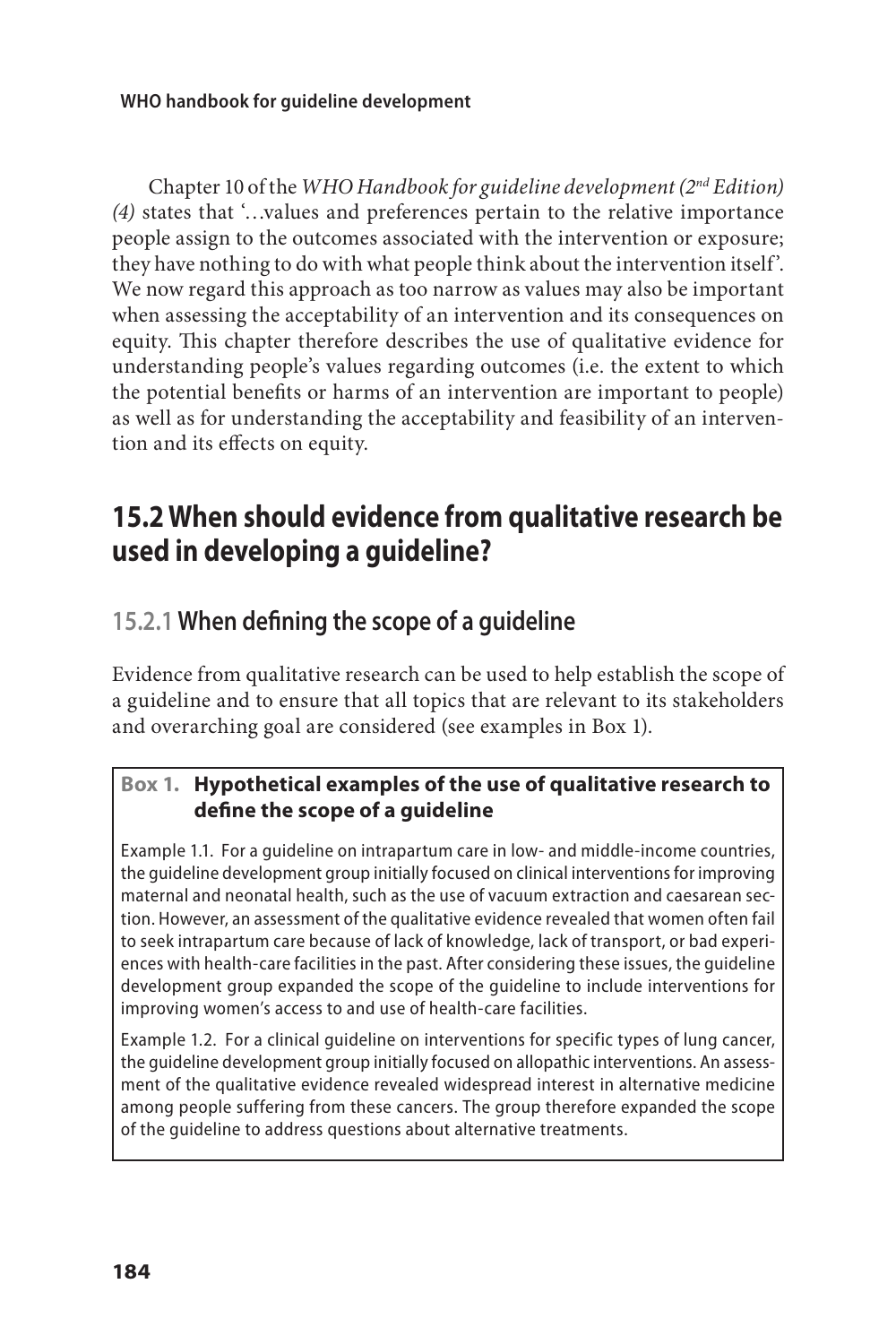Evidence from qualitative research can also help to shape and clarify a guideline's key questions by informing the populations, interventions, comparators and outcomes that each key question should focus on. For example, people differ in their views on the comparisons that would be most useful to them in making health-related decisions (see examples in Box 2). Although the individuals involved in developing a guideline are generally familiar with its topic, their knowledge may be based on experiences in specific geographic or clinical settings or with particular population groups. By allowing a holistic approach to a research question, qualitative research can offer broader insights into the range of individuals, besides its sufferers, who experience the effects of an illness and into ways to define and deliver an intervention or intervention package.

### **Box 2. Hypothetical examples of the use of qualitative research to clarify the key questions addressed by a guideline**

Example 2.1. For a guideline on dementia care, the guideline development group initially focused on interventions directed at people with dementia. However, qualitative research highlighted that dementia also affects the family members and carers of dementia sufferers in important ways. Accordingly, the group decided to expand the population of interest to include these groups.

Example 2.2. For a guideline on encouraging people to exercise by walking to work, the guideline development group initially decided to use 'no intervention' as the comparator. However, qualitative research showed that many people are interested in exercising at work. Thus, the group changed the comparator from 'no intervention' to interventions encouraging people to exercise at work.

Evidence from qualitative research may also shed light on how different stakeholders and population groups value different outcomes, be they clinical (e.g. reduction in pain or improved quality of life) or non-clinical (e.g. resource use, hospital utilization and satisfaction with care). In other words, qualitative research can be used to assess the extent to which the potential benefits or harms of an intervention are important to people. For instance, a policy-maker may be primarily concerned about the cost of an intervention, whereas a patient is more likely to be interested in pain relief or the experience of care. Similarly, people of different ages often value the same health outcomes differently and patients may value outcomes differently from their healthcare providers.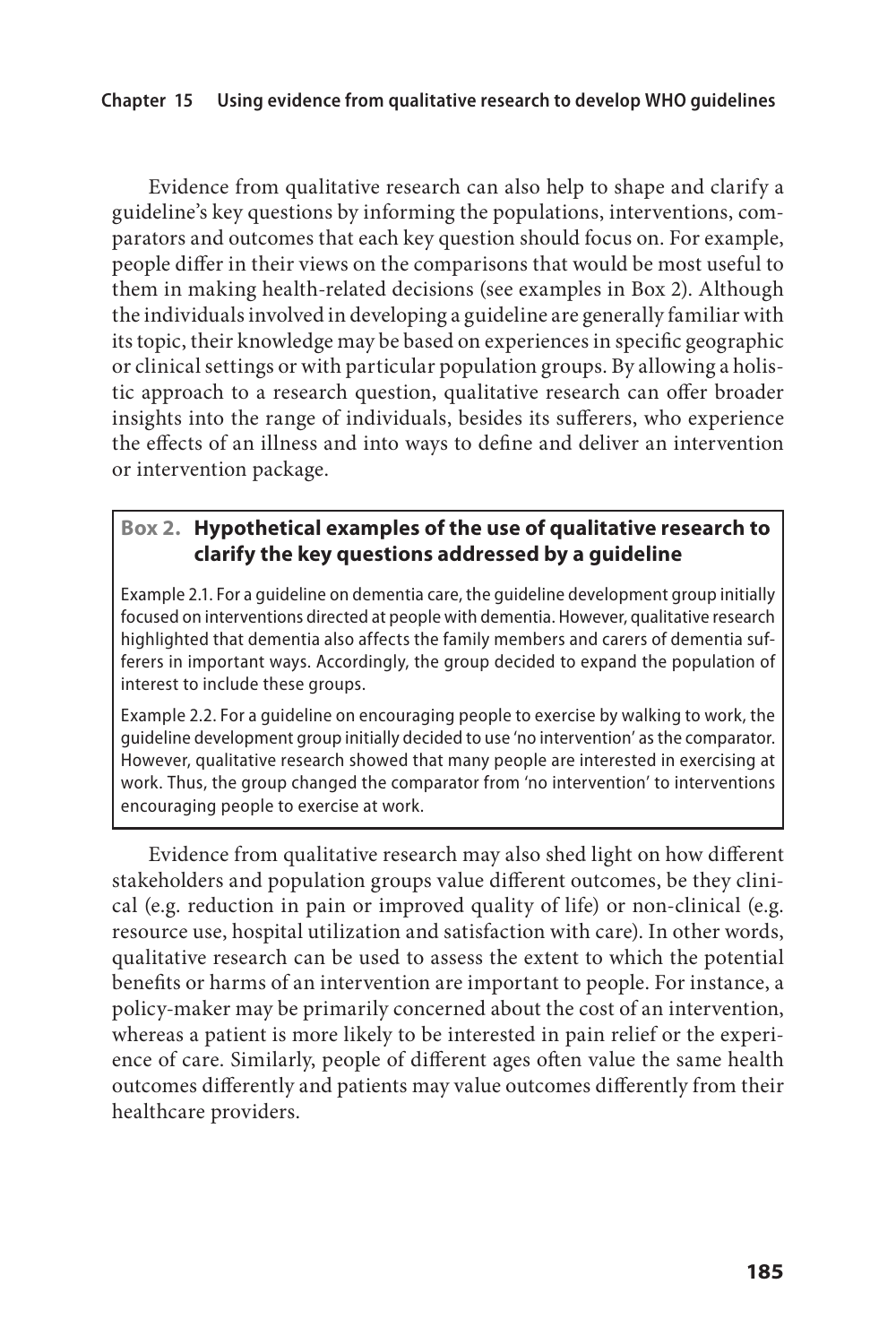## **15.2.2 When assessing the acceptability of interventions to key stakeholders**

The acceptability of an intervention or option can be defined as the extent to which that intervention is considered to be reasonable among those receiving, delivering or affected by the intervention. An intervention or option being considered in a guideline may be more or less acceptable to different key stakeholders. This is because health service managers, health-care providers and health-care recipients view the same intervention or option from different perspectives, depending on their concerns and experiences, and they attach different values to its consequences. Data from qualitative research can provide valuable evidence on the acceptability of a given intervention or option, such as a specific treatment or a new technology or procedure, to health-care workers and patients (see example in Box 3). Qualitative research is well suited to providing this type of evidence because it explores people's views and experiences, the issues underlying them, and how these are shaped by contextual factors, such as where and how an intervention is delivered and by whom.

#### **Box. 3. Example of the use of qualitative research to understand a given intervention's acceptability to various key stakeholders**

In a recent WHO guideline on optimizing health worker roles to improve access to key maternal and neonatal health interventions, systematic reviews of qualitative studies provided data on the acceptability to stakeholders (including patients and health-care professionals) of lay (or community) health workers who provide continuous support during labour in the presence of a skilled birth attendant. The systematic reviews showed that mothers appreciated this support and that midwives found lay health workers helpful in reducing their workloads. Midwives also acknowledged lay health workers' skills in communicating with mothers, although some disliked the involvement of other providers in the emotional support of the mother during labour because they felt that it changed the relationship between mother and midwife by shifting it in a more medical direction. This sometimes led to "turf battles" between the midwives and the lay health workers *(5,6,7).*

In developing a guideline, evidence from qualitative research on the acceptability of an intervention or option may need to be gathered for a variety of stakeholders, depending on the intervention or option. For instance, for a guideline question on a clinical intervention, the key stakeholders may be the recipients of care as well as health-care providers. For a guideline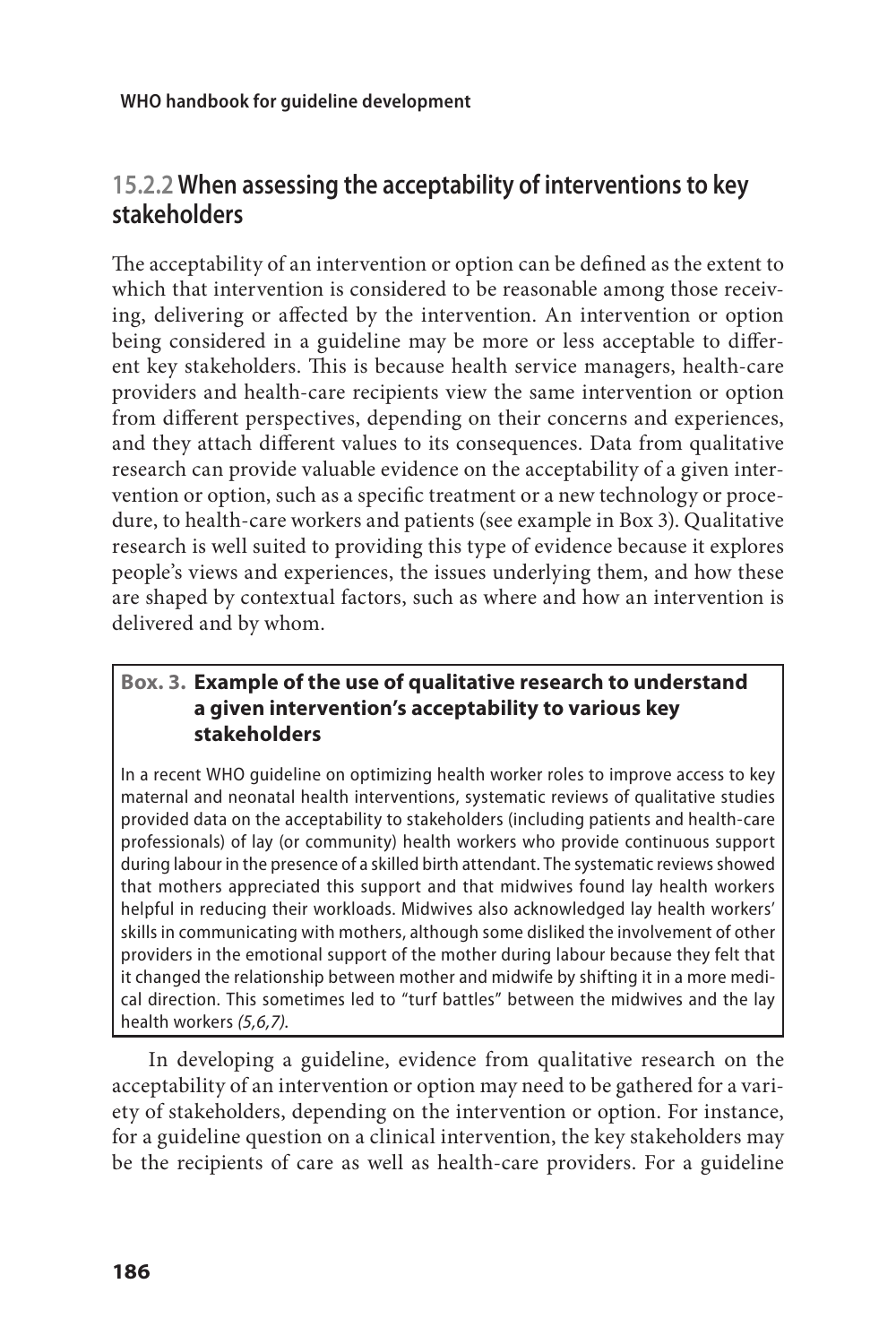question on a health system or public health intervention, the key stakeholders may include not only the recipients of care and health-care providers, but also health service managers and the wider public. The WHO guideline steering group will need to identify, together with the guideline development group, the key stakeholders for a particular guideline.

### **15.2.3 When assessing the feasibility of interventions or options**

The feasibility of an intervention or option being considered in a guideline is the likelihood that it can be properly carried out or implemented in a given context. Feasibility is influenced by the nature of the intervention itself; the human and other material resources required to deliver it; the recipients of the intervention and other stakeholders; the characteristics of the health system; and social, political and other contextual factors *(8).* Data from qualitative research can provide valuable evidence on the feasibility of implementing specific interventions or options. They can, for instance, reveal whether patients feel they can self-administer a treatment or whether healthcare managers can implement a new funding strategy for a health service (see example in Box 4). Again, qualitative research is well suited to providing this type of evidence because the method makes it possible to explore the range of factors that determine whether or not an intervention or option can be successfully implemented and how these factors are shaped by context.

#### **Box 4. Example of the use of qualitative research to determine the feasibility of implementing an intervention**

The WHO guideline "Optimizing health worker roles to improve access to key maternal and newborn health interventions" considered whether midwives should perform vasectomy to improve access to this procedure. A systematic review of qualitative studies conducted during guideline development showed that ongoing support, training and supervision were often insufficient in midwife task shifting programmes and that referral systems were frequently weak *(7)*. Another systematic review of country case studies revealed that issues related to governance, financing and delivery, including problems with supervision and support, stood in the way of scaling up task shifting programmes *(9).* These factors may undermine the feasibility of implementing this intervention within routine health services. The final guideline notes that training and regular supervision are needed for this type of task shifting, and that adequate referral to a higher level of care for further management may be necessary *(5).*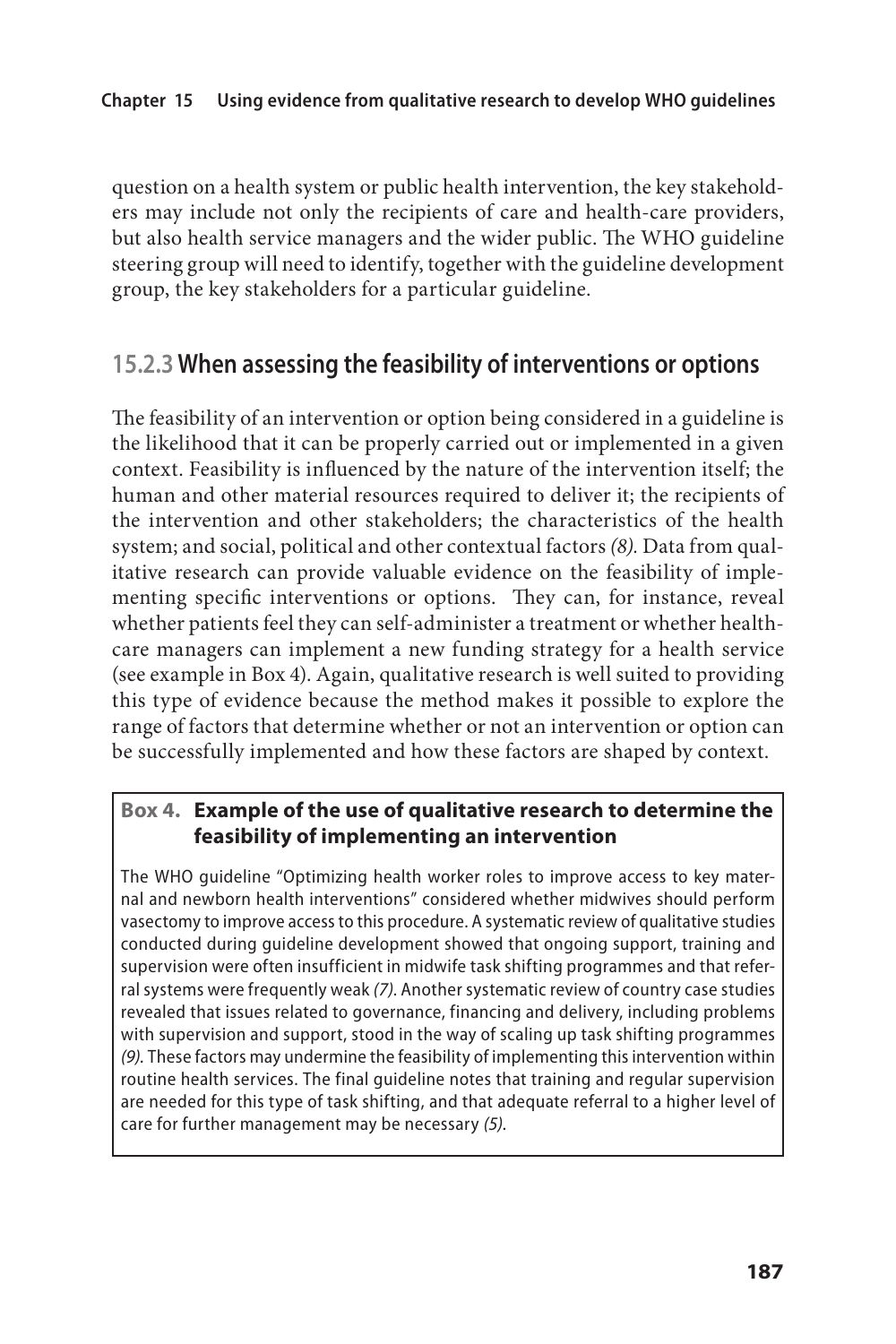## **15.2.4 When identifying the contextual factors to be considered in the course of implementing a guideline's recommendations**

The recommendations in a WHO guideline are usually intended to be globally applicable. Nonetheless, decision makers at the national or sub-national level will need to adapt these recommendations to their specific contexts and health systems. The process of translating a recommendation into practice can be challenging and is often unsystematic *(10).* Thus, a guideline should ideally indicate the specific factors that national or local decision-makers need to consider before implementing each recommendation. These may have to do with the health-care recipients, health-care providers, health-care managers, health-care delivery organizations or the general population of the target area, or with the wider health system. For example, a recommendation may call for specific health system requirements to be in place or for the involvement of particular stakeholders, such as carers or professional organizations.

Qualitative research can provide important information on implementation considerations, i.e. factors that may influence, or be important for, the implementation of an intervention or option in different settings (see example in Box 5). Where the WHO guideline steering group has already used evidence from qualitative research to assess the acceptability and feasibility of specific interventions, this evidence can also be used to formulate implementation considerations. This may involve the WHO guideline steering group taking the findings from systematic reviews of qualitative studies regarding the acceptability and feasibility of an intervention or option, considering the implications of these findings for implementation of the intervention or option, and then using this information to formulate implementation considerations.

## **15.2.5 When exploring the effects of different interventions on equity**

All WHO guidelines need to consider equity issues *(4).* Evidence from qualitative research may be helpful when exploring the potential effects of different interventions on equity across populations.

Qualitative research may be helpful in formulating the scope of a guideline and deciding on the interventions that are included as such research may indicate that particular socio-economic, ethnic or age groups, for instance, experience health-related interventions differently from others or have different views on the relative importance of various health out-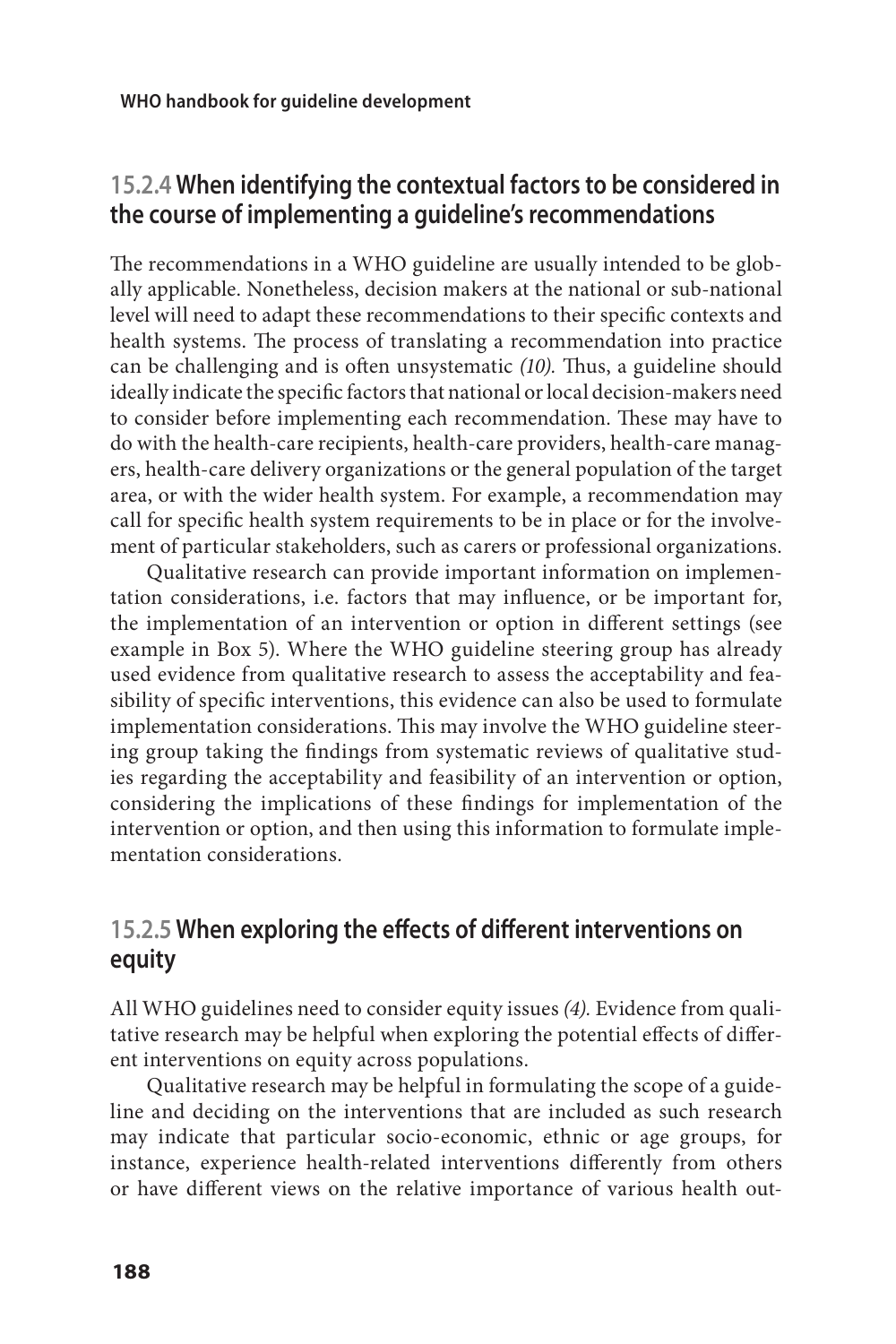#### **Box 5. Example of the use of qualitative research to identify implementation considerations for a guideline recommendation**

In the WHO guideline on optimizing health worker roles to improve access to key maternal and newborn health interventions, systematic reviews of qualitative studies provided evidence on the acceptability and feasibility of the recommended interventions. The systematic review team also used this evidence to develop a list of the contextual factors to be considered when implementing each intervention. For instance, the guideline recommended that lay health workers promote specific health-related behaviours and the uptake of services in reproductive and sexual health, including maternal, HIV, family planning and neonatal care. However, it simultaneously called for attention to the following points *(5):* 

- As for any other service, health promotion activities need to be perceived by both lay health workers and recipients of care as relevant and meaningful. Lay health workers may be more motivated if their tasks include curative tasks in addition to health promotion tasks. Promotional services should be designed in such a way that they are not perceived as offensive to recipients. Local beliefs and practical circumstances related to the health conditions in question should be addressed within the design of the programme.
- **■** Lay health workers from the same community may be particularly acceptable to recipients of care. However, certain topics, including sexual and reproductive health, may be sensitive and confidentiality may therefore be a concern, particularly where providers are from the same local communities as recipients. Both the selection of lay health workers and their training need to take these issues into consideration.
- **■** Responsibility for supervision needs to be clear and supervision needs to be regular and supportive.

comes. For example, interventions directed at women during pregnancy and childbirth may be inaccessible or perceived to be inappropriate by migrant women for financial, legal or social reasons, while other interventions may be seen as more suitable. This information can help to guide the key questions addressed by a guideline.

Qualitative research may also be helpful when recommendations are formulated as such research may reveal differences in the acceptability and feasibility of interventions across different populations. For example, older people may have more concerns about their ability to access health information that is delivered online, compared to younger people, and they may prefer other modes of delivery, such as one-to-one interactions with healthcare providers. Such differences in the acceptability of interventions might be an important consideration as the guideline development group formulates recommendations.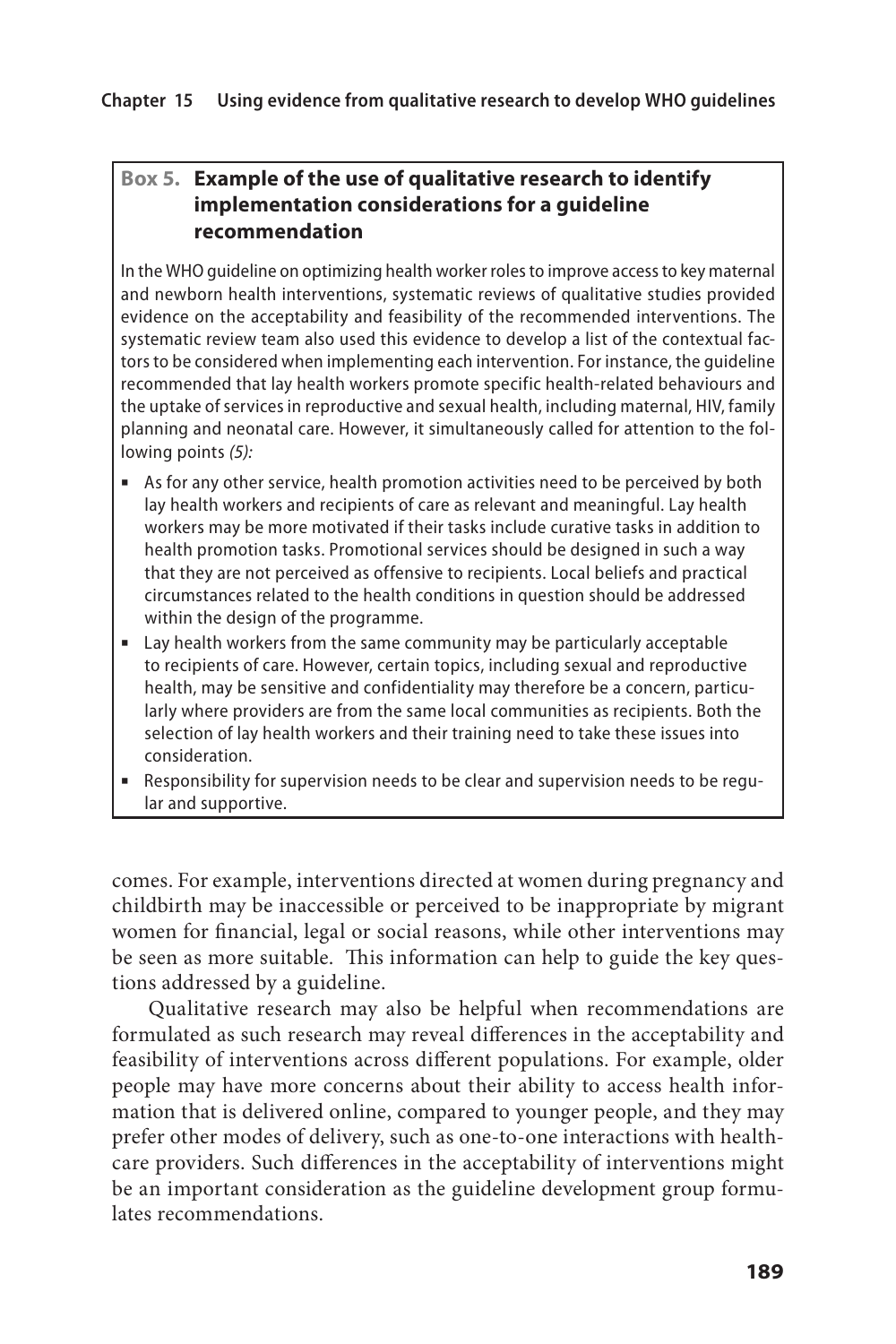## **15.3 Methods for including evidence from qualitative research in WHO guidelines**

The level of rigour that WHO guideline steering groups can choose to adopt when using evidence from qualitative research to inform the scope of a guideline varies. If no suitable systematic review of qualitative studies is available, the group may wish to prepare its own systematic review or to follow a less rigorous approach, such as identifying and assessing a few key relevant qualitative studies. However, when attempting to answer specific questions regarding an intervention's acceptability or feasibility, systematic review teams should retrieve, synthesize and assess the qualitative evidence with the same rigour that they would apply when examining intervention effectiveness or harms. Methods for conducting systematic reviews of qualitative data have developed rapidly over the last decade and are now well established *(1,2,3,11).* The sections that follow explain the key steps involved in undertaking a systematic review of qualitative data.

## **15.3.1 Formulate the question**

As with any systematic review, formulating the question is a critical part of the process. With the help of the guideline development group, the WHO guideline steering group should identify the acceptability and feasibility questions surrounding each guideline and use them to formulate a question or questions for the systematic review. Guidance on formulating such questions is available from several sources *(1,12,13).*

## **15.3.2 Retrieve the evidence**

Once the key questions have been formulated, the next step is to identify whether they have already been addressed by existing systematic reviews of qualitative studies. If a well-conducted and up-to-date systematic review cannot be identified, the WHO guideline steering group will need to consider conducting or commissioning a new review to address the guideline questions. As with other types of systematic reviews, a protocol will need to be written and a search strategy developed to identify and retrieve relevant evidence. The Cochrane Qualitative and Implementation Methods Group has published guidance on how and where to search for qualitative studies *(14).*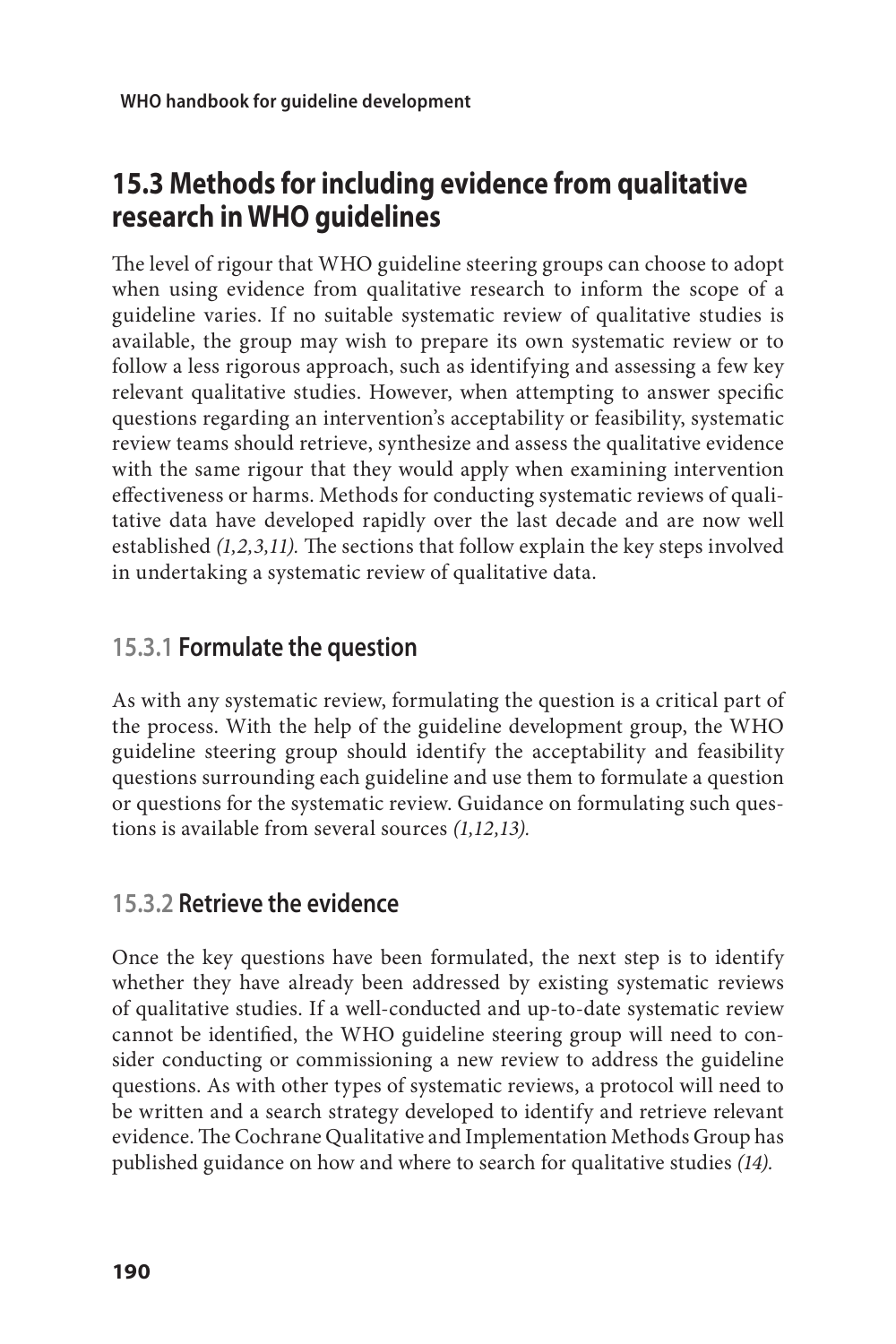### **15.3.3 Synthesize the evidence**

A wide range of approaches to evidence synthesis is available for systematic reviews of qualitative studies. These reviews tend to take an iterative approach to the sampling, extraction and synthesis of qualitative data. To some extent, this differs from the more linear processes underlying systematic reviews of intervention effectiveness. The choice of synthesis method should be informed by *(15):*

- the nature or focus of the key question;
- $\blacksquare$  the type of qualitative evidence identified e.g. whether it is largely descriptive or whether a theoretical or conceptual framework has been used to organize and interpret the evidence;
- whether a theoretical framework or model for the issue or phenomenon to be explored by the systematic review already exists and can be used to guide the evidence synthesis or, if not, whether it needs to be developed as part of the analysis process; and
- the expertise of the systematic review team and the available resources.

Several texts provide guidance on the methods used to synthesize the evidence from qualitative research *(2,3,15).*

### **15.3.4 Assess the level of confidence in the evidence**

The CERQual Group (Confidence in the Evidence from Reviews of Qualitative research), which is a subgroup of the Grading of Recommendations Assessment, Development and Evaluation (GRADE) Working Group, is currently developing an approach for assessing how confident we can be in the findings from systematic reviews of qualitative studies. This tool corresponds to the GRADE framework used by systematic review authors to inform guideline development groups as to how much confidence to have in the results reported in systematic reviews of studies on the effectiveness and harms of interventions *(4)*. The CERQual approach is still under development but is being piloted in several WHO guidelines *(5)*.

When using the CERQual approach, systematic review authors assess their level of confidence in each of the findings of a systematic review of qualitative studies and report this confidence as being high, moderate, low or very low. This is done through an assessment of each finding in terms of methodological limitations, relevance, coherence, and adequacy of the data *(16)*. This is comparable to the GRADE approach, which systematic review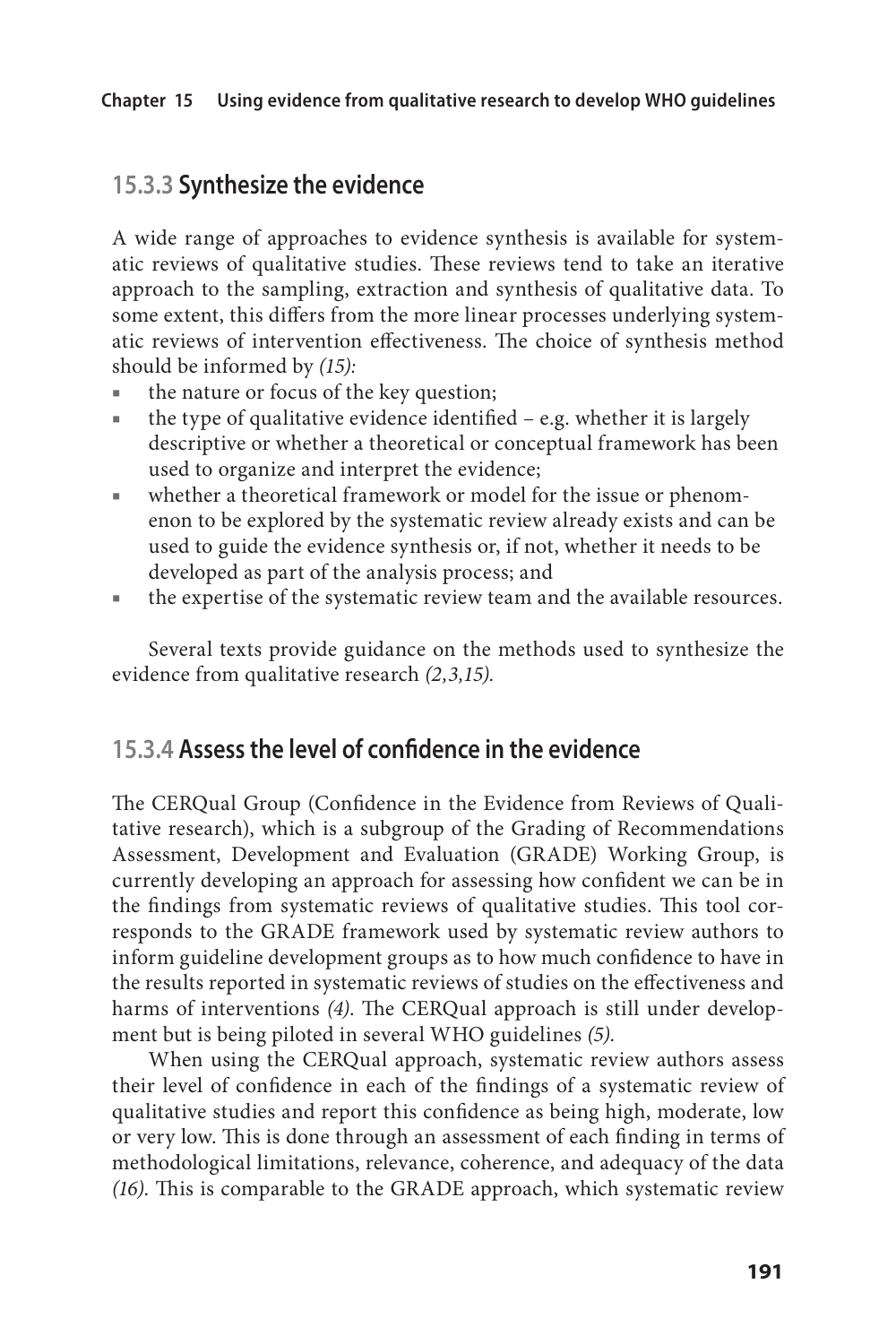#### **WHO handbook for guideline development**

authors use to assess the level of confidence in – or the certainty of – the estimates of effect for each critical and important outcome by evaluating risk of bias, directness, inconsistency, imprecision and publication bias. For qualitative studies, methodological limitations are assessed with a quality appraisal tool for qualitative studies, such as the Critical Appraisal Skills Programme (CASP) tool *(17)*.

A Summary of Qualitative Findings table can be used to summarize the key findings from a systematic review of qualitative studies and the level of confidence in the evidence supporting each finding, as assessed using the CERQual approach. This table should also explain how the CERQual assessment was conducted. Even in the absence of a CERQual assessment, a summary table of this kind should be developed because it greatly facilitates the use of qualitative review findings in developing guidelines. For illustrative purposes, Table 1 presents an excerpt from a table that summarizes the findings from a systematic review of qualitative studies on the facilitators and barriers to facility-based delivery in low- and middle-income countries.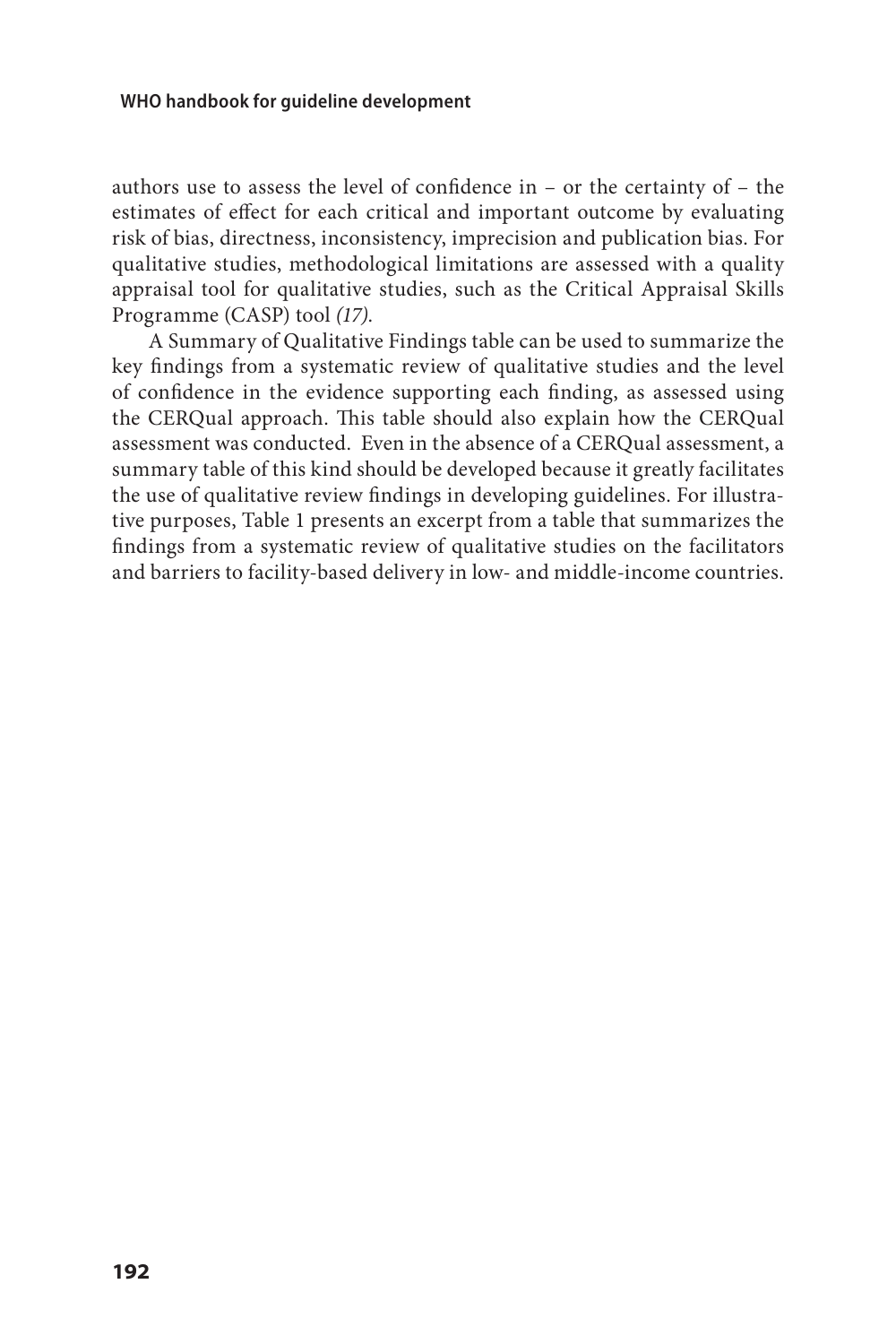Example of a Summary of Qualitative Findings table **Table 1. Example of a Summary of Qualitative Findings table**  Table 1.

 $\vdots$ 

| <b>Review findings</b>                                                                                                                                                                                                                                                                                                                                                                                                                                                                                                                                                                                                                                                                                                                                                                         | Contributing studies                              | Confidence in the<br>evidence | the confidence in the evidence assessment<br>Explanation of                                                                                                                        |
|------------------------------------------------------------------------------------------------------------------------------------------------------------------------------------------------------------------------------------------------------------------------------------------------------------------------------------------------------------------------------------------------------------------------------------------------------------------------------------------------------------------------------------------------------------------------------------------------------------------------------------------------------------------------------------------------------------------------------------------------------------------------------------------------|---------------------------------------------------|-------------------------------|------------------------------------------------------------------------------------------------------------------------------------------------------------------------------------|
| pain relief or were denied pain relief when they requested it.<br>Across multiple settings, women described health workers' refusal to provide pain relief or pain<br>them during labor. Surgical procedures, such as episiotomy,<br>were sometimes carried out without any pain relief. In lower-resource settings, this was often<br>due to stock outs or lack of sufficient patient payment. In higher-resource settings, women<br>Refusal to provide pain relief<br>medication not being available for t<br>reported that they were not offered                                                                                                                                                                                                                                            | 13, 21, 58, 68, 75, 77, 80, 81, 90<br>, 92, 93]   | High                          | limitations. Thick data from 9 countries across multiple<br>geographical regions and country income levels. High<br>11 studies with minor to moderate methodological<br>coherence. |
| Women reported feeling shamed by health workers who made inappropriate comments to<br>them regarding their sexual activity. Insensitive comments may be experienced more frequently<br>an already vulnerable position during childbirth and in need<br>by adolescent or unmarried women, since many communities view pregnancy and childbirth as<br>appropriate only in the context of marital relationships. Intentionally lewd comments humili-<br>nen often felt that their health provider was disrespectful,<br>y comments<br>ated the women while they were in<br>of supportive care. As a result, wom<br>Judgmental or accusator<br>uncaring, and rude.                                                                                                                                 | $[10, 13, 55, 58, 59, 73, 77, 80, 87, 91]$        | Moderate                      | 10 studies with minor to significant methodological limita-<br>tions. Fairly thick data from 8 countries, predominantly<br>low-income countries. High coherence.                   |
| Women across many settings reported a general lack of privacy in the antenatal and labor wards<br>and specifically during vaginal and abdominal exams. Women were exposed to other patients,<br>their families, and health workers d<br>and middle-income countries, the antenatal and labor/delivery wards were sometimes common<br>visitors, and staff who were not attending them while they were in labor and particularly during<br>or public areas, and women were sometimes forced to share beds with other parturient women<br>who may be strangers. Women expressed their desire to be shielded from other patients, male<br>exposure, particularly during this vulnerable time, was<br>undignified, inhumane, and shameful<br>physical exams. They felt that such<br>Lack of privacy | [11, 21, 49, 53, 54, 58, 70, 74, 75,<br>84,95,96] | ti<br>High                    | 12 studies with minor to significant methodological limita-<br>tions. Thick data from 11 countries across all geographical<br>and income-level settings. High coherence.           |

### **Chapter 15 Using evidence from qualitative research to develop WHO guidelines**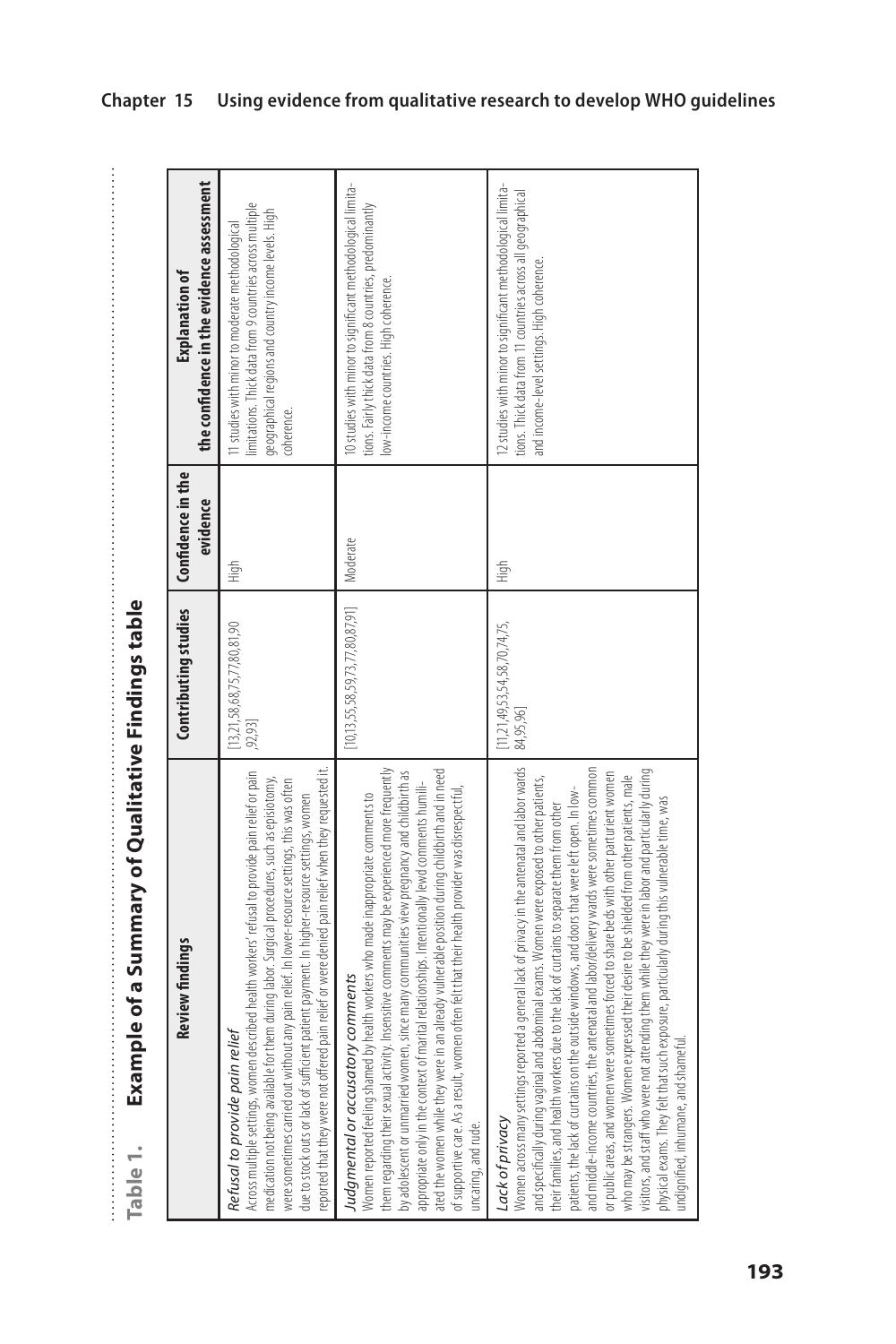| <b>Review findings</b>                                                                                                                                                                                                                                                                                                                                                                                                                                                                                                                                                                                                                         | Contributing studies   Confidence in the       | evidence    | the confidence in the evidence assessment<br><b>Explanation of</b>                                                                                                                                                      |  |
|------------------------------------------------------------------------------------------------------------------------------------------------------------------------------------------------------------------------------------------------------------------------------------------------------------------------------------------------------------------------------------------------------------------------------------------------------------------------------------------------------------------------------------------------------------------------------------------------------------------------------------------------|------------------------------------------------|-------------|-------------------------------------------------------------------------------------------------------------------------------------------------------------------------------------------------------------------------|--|
| from having a companion of their choice during delivery. Although not always clearly explained<br>amily member, husband, or a friend. However, women across the world were often prohibited<br>powered, frightened, and alone during childbirth as they yearned for the comfort provided by<br>ital policy to ban birth companions, as they were deemed<br>Vomen desired the supportive attention and presence of a birth companion, who may be a<br>unnecessary by the administration. The lack of companionship left women feeling disem-<br>Denial or lack of birth companions<br>to clients, it was often official hospi<br>amiliar faces. | $[6, 9, 21, 48 - 50, 54, 66, 72,$<br>75,78,90] | Moderate    | regions, but predominantly middle-income settings. High<br>imitations. Fairly thick data from 9 countries across many<br>12 studies with minor to significant methodological<br>coherence.                              |  |
| Some women reported that a new mother or baby may be detained in a health facility, unable<br>to leave until they pay the hospital bills.<br>Detainment in facilities                                                                                                                                                                                                                                                                                                                                                                                                                                                                          | 73,90                                          | $\geqslant$ | thin data from 2 countries (Benin and Sierra Leone). Extent<br>of coherence unclear due to limited data, but findings were<br>2 studies with moderate methodological limitations. Fairly<br>similar across the studies. |  |

Reproduced from (18). Reproduced from (*18*).

### **WHO handbook for guideline development**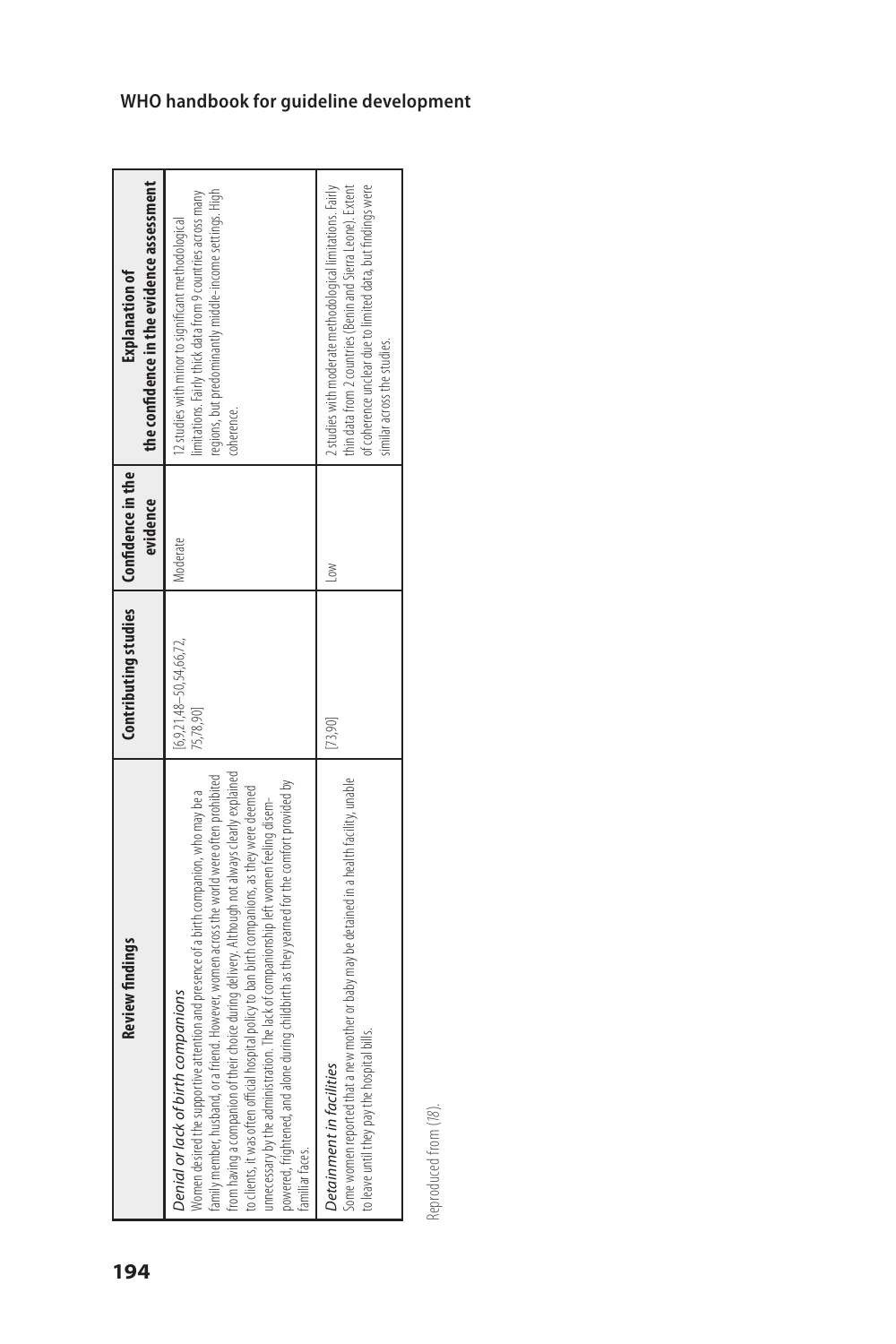## **15.4 Using a structured framework to integrate evidence from qualitative research and other sources to inform the development of recommendations**

Once the findings from qualitative research on the acceptability and feasibility of an intervention have been reviewed and summarized, the next step is to present this evidence alongside evidence on the intervention's benefits and harms, resource implications and implications for equity and human rights. Chapter 10 of the *WHO handbook for guideline development (4)* suggests using for this purpose decision tables in which the WHO guideline steering group lays out what is known about each factor (benefits and harms, acceptability, feasibility, etc.). Decision tables can then be used to record the guideline development group's judgments about each factor and how they contributed to the development of the recommendation. The example in Box 6 illustrates how evidence from qualitative research informed one specific WHO recommendation. Table 2, taken from the same guideline, shows how this qualitative evidence was presented to the guideline development group as part of a decision table.

When populating decision tables, WHO guideline steering groups will find that the Summary of Qualitative Findings tables are good sources of information as these provide short summaries of each finding as well as an assessment of our confidence in these findings.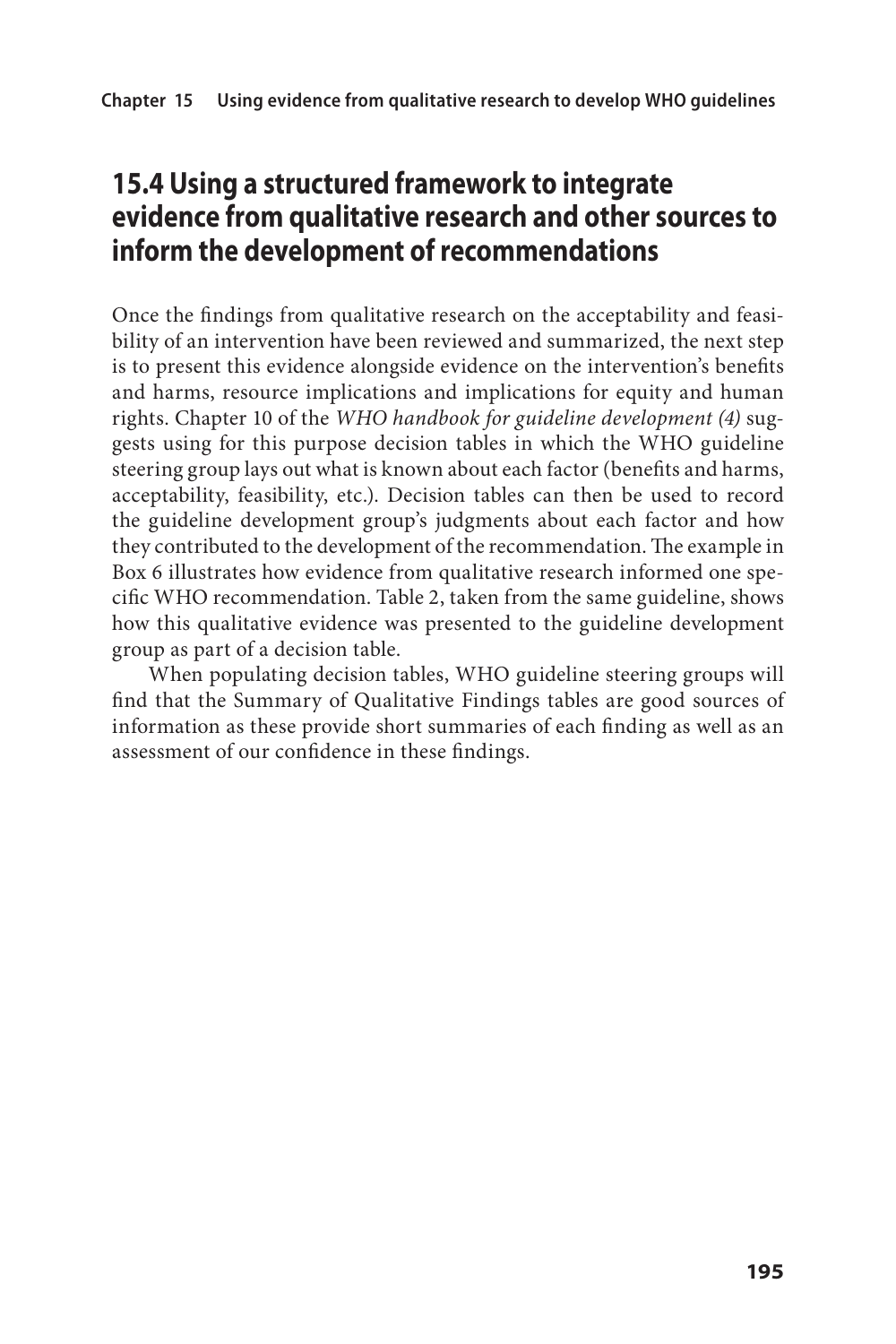### **Box 6. Example of the use of a structured framework to integrate evidence from qualitative studies and other types of evidence during the guideline development process**

In the WHO guideline on optimizing health worker roles to improve access to key maternal and newborn health interventions *(5)*, the guideline development group used the DECIDE (Developing and Evaluating Communication Strategies to Support Informed Decisions and Practice Based on Evidence) framework *(19)* to present different types of evidence to the guideline development group. The systematic review teams prepared:

- systematic reviews of randomized controlled trials to provide information on the effectiveness and harms of each intervention examined by the guideline; and
- systematic reviews of qualitative studies to provide information regarding the acceptability and feasibility of these interventions.

One of the interventions covered by the guideline was the use of midwives to perform tubal ligation (i.e. surgical sterilization) on women who had just given birth. The effectiveness data showed a similar rate of complications for doctors and midwives, although the certainty of this evidence was graded as low. The qualitative syntheses also suggested that being "upskilled" was motivating for midwives and linked to higher status, promotion and job satisfaction (evidence of moderate confidence). On the other hand, some were unwilling to take on tasks beyond obstetric care because they did not view these as part of their role and were afraid these tasks would increase their workload (evidence of moderate confidence). The review also identified the potential for "turf battles" between doctors and midwives over their respective clinical roles (evidence of moderate confidence) *(6,7)*.

The guideline development group decided to recommend the use of midwives to perform tubal ligation only in the context of rigorous research. It justified this decision by stating that the intervention may be effective and may reduce inequalities by extending care to underserved populations, but that some uncertainty surrounds its acceptability and feasibility. Hence, the group recommended additional research.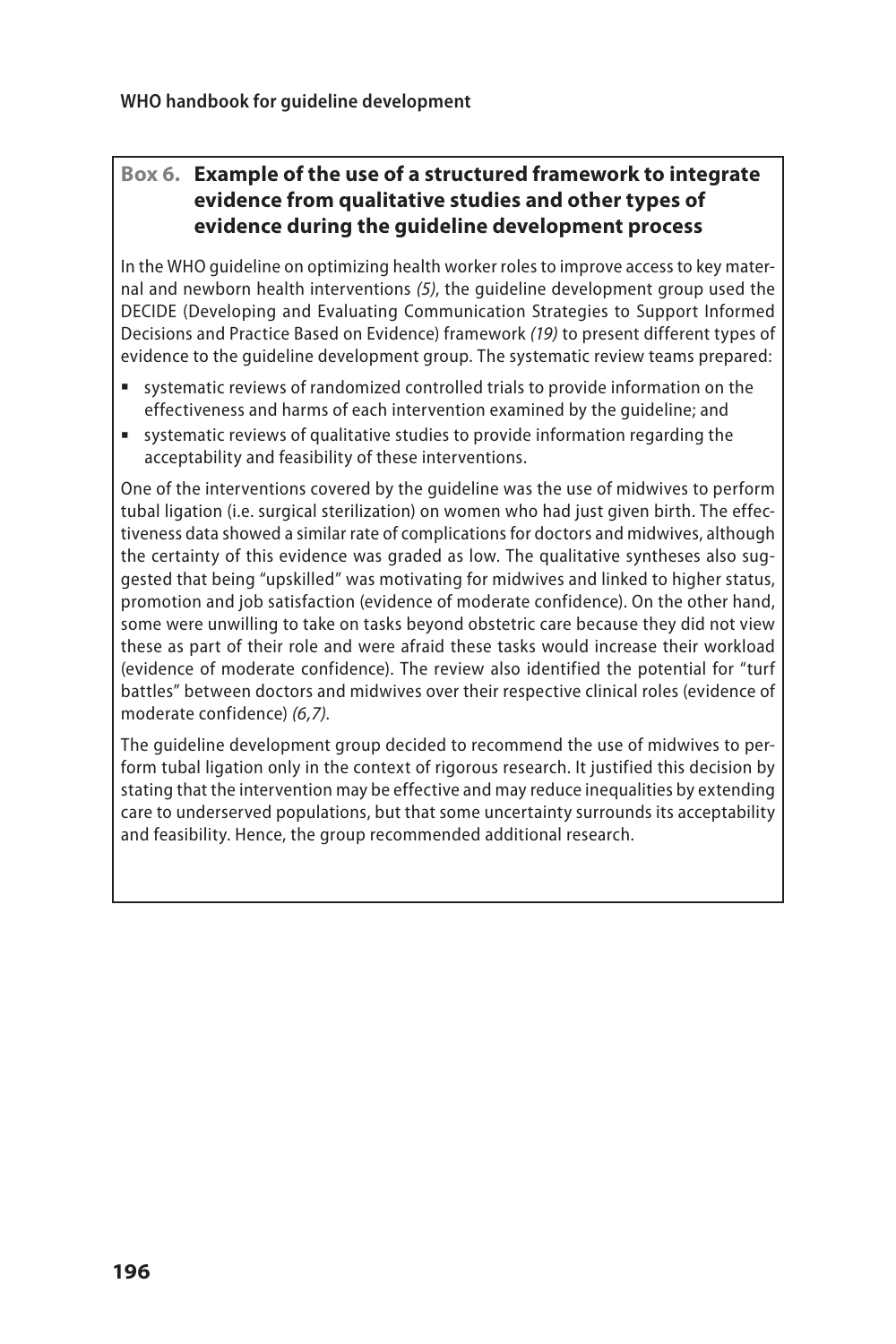Example of the use of evidence from systematic reviews of qualitative studies in a decision table used **Table 2. Example of the use of evidence from systematic reviews of qualitative studies in a decision table used**  to assist a guideline group to formulate a recommendation **to assist a guideline group to formulate a recommendation**  Table 2.  $\frac{1}{2}$   $\frac{1}{2}$   $\frac{1}{2}$   $\frac{1}{2}$   $\frac{1}{2}$   $\frac{1}{2}$   $\frac{1}{2}$   $\frac{1}{2}$   $\frac{1}{2}$   $\frac{1}{2}$   $\frac{1}{2}$   $\frac{1}{2}$   $\frac{1}{2}$   $\frac{1}{2}$   $\frac{1}{2}$   $\frac{1}{2}$   $\frac{1}{2}$   $\frac{1}{2}$   $\frac{1}{2}$   $\frac{1}{2}$   $\frac{1}{2}$   $\frac{1}{2}$ 

Evidence to decision framework - health systems recommendation **Evidence to decision framework – health systems recommendation**

#### **Chapter 15 Using evidence from qualitative research to develop WHO guidelines**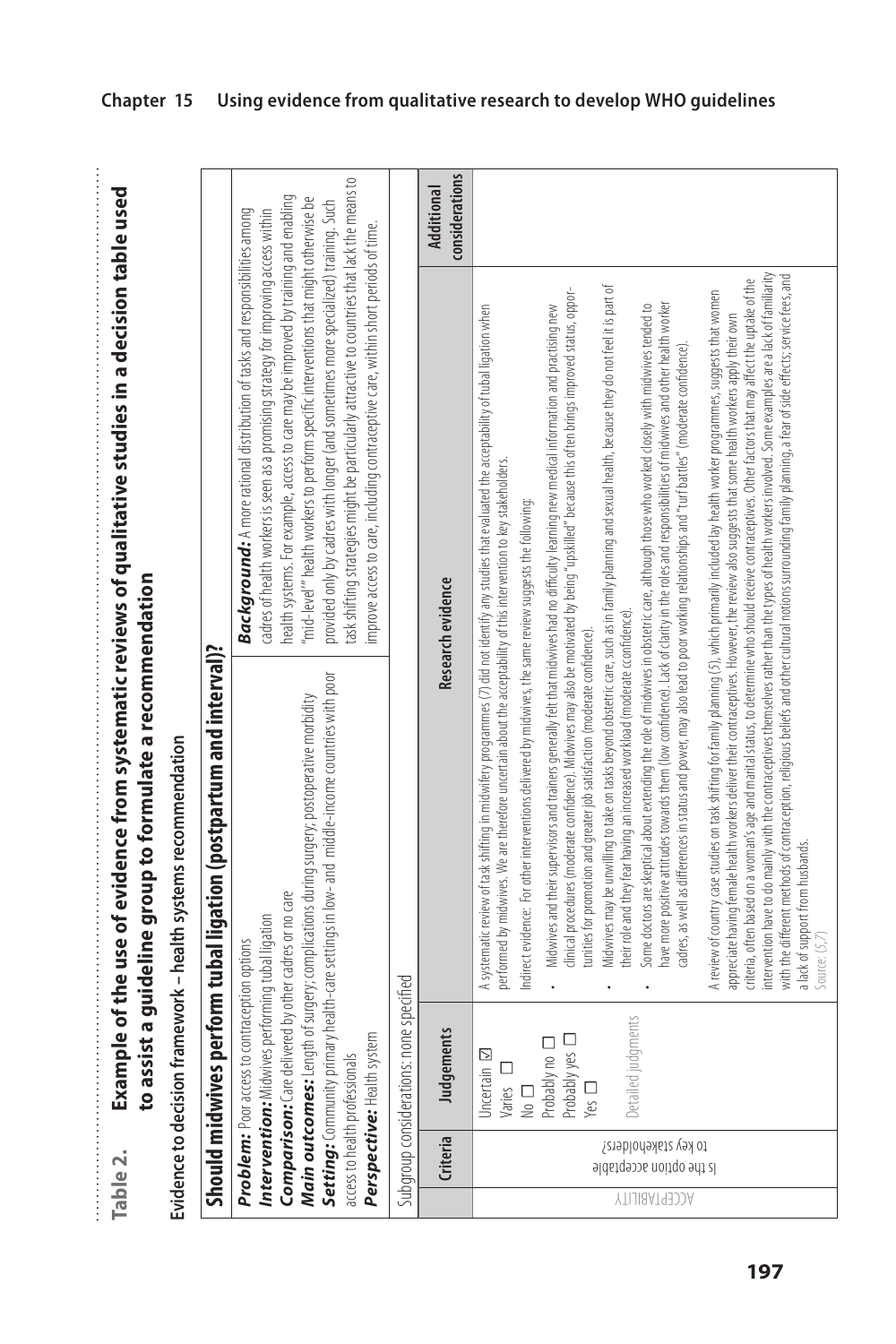| 198 |                    |                                         | nts   | Research evidence                                                                                                                                                                                                                                                                                                                                                                                                                                                                                                                                                                                               | considerations<br><b>Additional</b> |
|-----|--------------------|-----------------------------------------|-------|-----------------------------------------------------------------------------------------------------------------------------------------------------------------------------------------------------------------------------------------------------------------------------------------------------------------------------------------------------------------------------------------------------------------------------------------------------------------------------------------------------------------------------------------------------------------------------------------------------------------|-------------------------------------|
|     | <b>FEASIBILITY</b> | inplement?<br>ot sldizset noitgo sdt zl | Yes   | and adequate referral to a higher level of care for further management may be necessary. However, a systematic review (7) suggests that ongoing support,<br>The interventions require relatively well-equipped facilities, including access to surgical instruments, an operating room and resuscitation equipment. In<br>addition, changes to norms or regulations may be needed to allow midwives to perform tubal ligation. Training and regular supervision are also needed,<br>training and supervision were often insufficient in midwife task shifting programmes (moderate confidence).<br>Source: (7). |                                     |
|     |                    |                                         | nents |                                                                                                                                                                                                                                                                                                                                                                                                                                                                                                                                                                                                                 |                                     |

Adapted from (5), showing the acceptability and feasibility sections of the table only. Adapted from (*5*), showing the acceptability and feasibility sections of the table only.

## **WHO handbook for guideline development**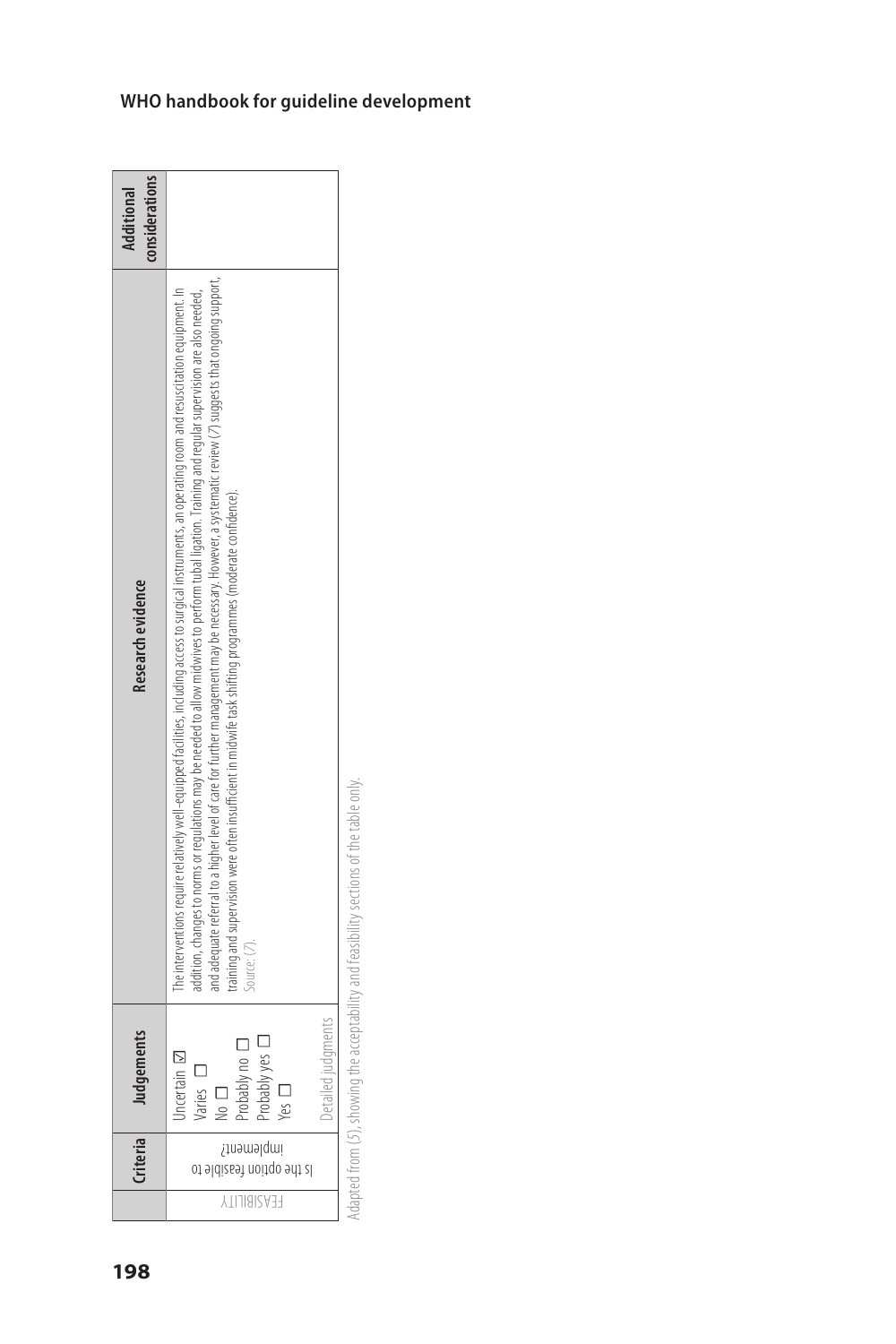## **15.5 Conclusions**

Evidence from qualitative research can contribute in a variety of ways to guideline development and implementation, and examples of this are increasingly frequent. For each and every guideline developed at WHO, the responsible technical officer and the guideline steering group need to consider how to use qualitative research to improve the quality and usability of guidelines and to take into account the needs of all stakeholders. The same principles for the identification, assessment and synthesis of quantitative evidence apply to qualitative data, and an explicit and transparent framework for translating evidence into recommendations is always required. However, the use of qualitative evidence calls for specific and unique methods and WHO staff need to ensure that the relevant expertise is commissioned in order to ensure a high-quality guideline.

## **15.6 Acknowledgements**

This chapter was prepared by Claire Glenton (Global Health Unit, Norwegian Knowledge Centre for the Health Services, Oslo, Norway), Simon Lewin (Health Systems Research Unit, South African Medical Research Council, Cape Town, South Africa) and Susan L. Norris (World Health Organization, Geneva, Switzerland). Maria Luisa Clark edited this chapter, Sophie Guetaneh Aguettant did design and layout and Myriam Felber provided technical support.

## **15.7 References**

- 1. Gough D, Oliver S, Thomas J. An introduction to systematic reviews. Thousand Oaks: Sage Publications; 2012.
- 2. Noyes J, Popay J, Pearson A, Hannes K, Booth A on behalf of the Cochrane Qualitative Research Methods Group. Chapter 20: Qualitative research and Cochrane reviews. The Cochrane Collaboration; 2011 [\(www.cochrane-handbook.org,](http://www.cochrane-handbook.org) accessed 6 November 2015).
- 3. Saini M, Shlonsky A. Systematic synthesis of qualitative research. Oxford: Oxford University Press; 2012.
- 4. WHO Handbook for Guideline Development 2nd edition. Geneva: World Health Organization; 2014. (http://apps.who.int/iris/bitstream/10665/145714/1/9789241548960\_ eng.pdf?ua=1, accessed 6 November 2015).
- 5. WHO recommendations: optimizing health worker roles to improve access to key maternal and newborn health interventions through task shifting. Geneva: World Health Organization; 2012. (http://www.who.int/reproductivehealth/publications/maternal\_perinatal\_health/978924504843/en/, accessed 6 November 2015).